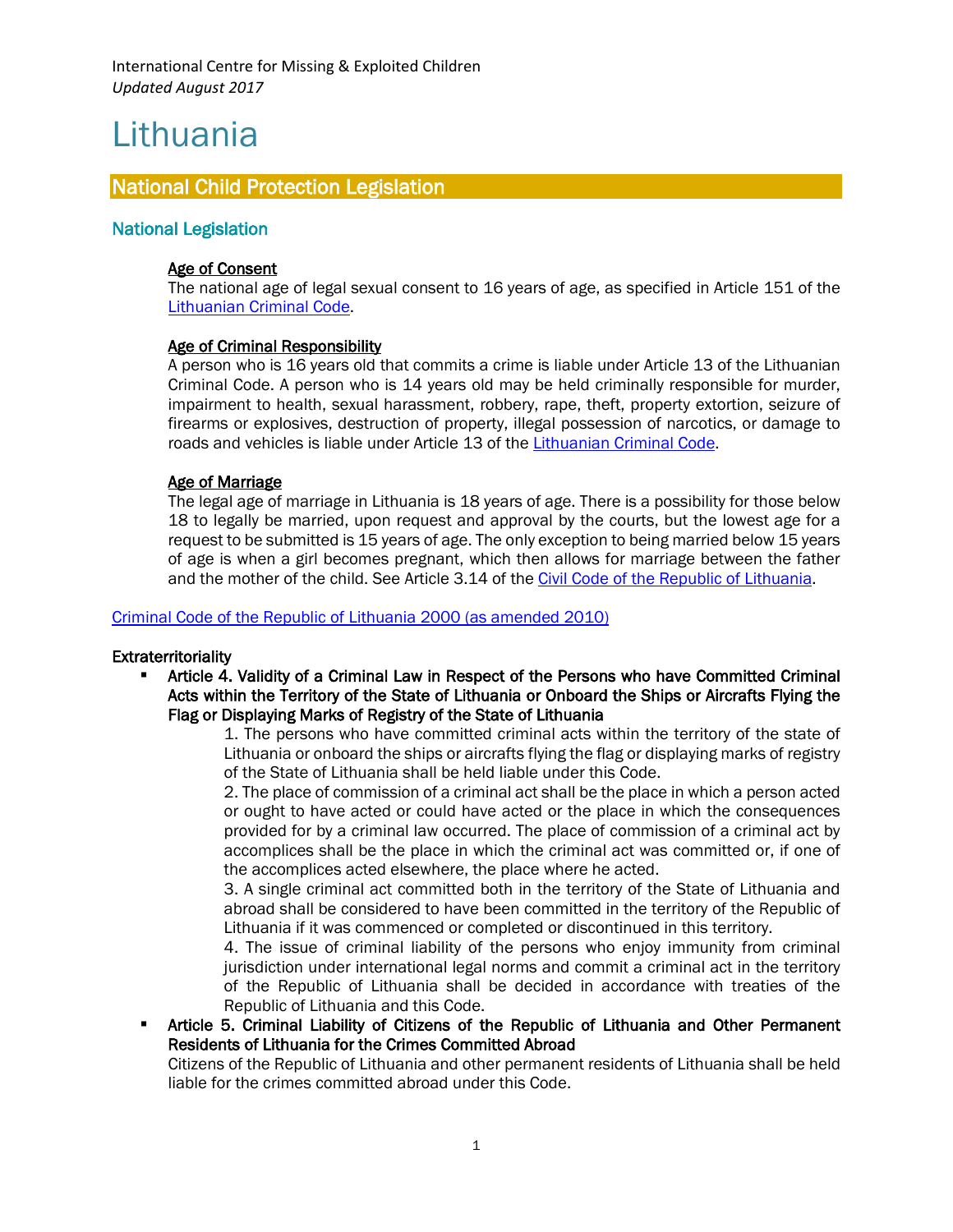## Article 6. Criminal Liability of Aliens for the Crimes Committed Abroad against the State of Lithuania

The aliens who do not have a permanent residence in the Republic of Lithuania shall be liable under a criminal law where they commit crimes abroad against the State of Lithuania as provided for in Articles 114-128 of this Code.

## Article 7. Criminal Liability for the Crimes Provided for in Treaties

Persons shall be liable under this Code regardless of their citizenship and place of residence, also of the place of commission of a crime and whether the act committed is subject to punishment under laws of the place of commission of the crime where they commit the following crimes subject to liability under treaties: 1) crimes against humanity and war crimes (Articles 99-113); 2) trafficking in human beings (Article 147); 3) purchase or sale of a child (Article 157); ….

# **EXECT:** Article 8. Criminal Liability for the Crimes Committed Abroad

1. A person who has committed abroad the crimes provided for in Articles 5 and 6 of this Code shall be held criminally liable only where the committed act is recognised as a crime and is punishable under the criminal code of the state of the place of commission of the crime and the Criminal Code of the Republic of Lithuania. Where a person who has committed a crime abroad is prosecuted in the Republic of Lithuania, but a different penalty is provided for this crime in each country, the person shall be subject to a penalty according to laws of the Republic of Lithuania, however it may not exceed the maximum limit of penalty specified in the criminal laws of the state of the place of commission of the crime.

2. A person who has committed the crimes provided for in Articles 5, 6, and 7 of the Criminal Code of the Republic of Lithuania shall not be held liable under this Code where he: 1) has served the sentence imposed by a foreign court; 2) has been released from serving the entire or a part of the sentence imposed by a foreign court; 3) has been acquitted or released from criminal liability or punishment by a foreign court's judgement, or no penalty has been imposed by reason of the statute of limitation or on other legal grounds provided for in that state.

## Article 9. Extradition

- $\circ$  1. A citizen of the Republic of Lithuania who has committed a criminal act in the Republic of Lithuania or in the territory of another state may be extradited to the foreign state or surrendered to the International Criminal Court solely in accordance with a treaty to which the Republic of Lithuania is party or a resolution of the United Nations Security Council.
- Article 149 states that intercourse with a person against their will through the use of physical violence, the threat of using force, or by taking advantage of someone in a helpless state deprives a person of their liberty and is considered rape.
- Article 150 states that a person who fulfills their sexual desire through any form of sexual intercourse by the use or threat of physical violence, depriving someone of the ability to resist, or taking advantage of someone in a helpless state is considered sexual assault. Those who commit sexual assault can be imprisoned for up to seven years. Those who commit sexual assault in a group can serve a term up to eight years. Those who sexually assault a minor face anywhere between 3-13 years of imprisonment.
- Article 151 states that a person who uses or threatens to use physical force or violence, or uses verbal threats to induce someone to have sexual intercourse with them has committed sexual abuse and is liable to be arrested or serve a prison term of up to three years. A person who sexually abuses a minor face a prison term of up to five years.
- Article 151<sup>(1)</sup> states that a person who has sexual intercourse with a minor by bribing them with money or other forms of consideration, promising an award or gift of some type, or sexually assaults, abuses, or rapes the minor is considered to have violated a minor's freedom of sexual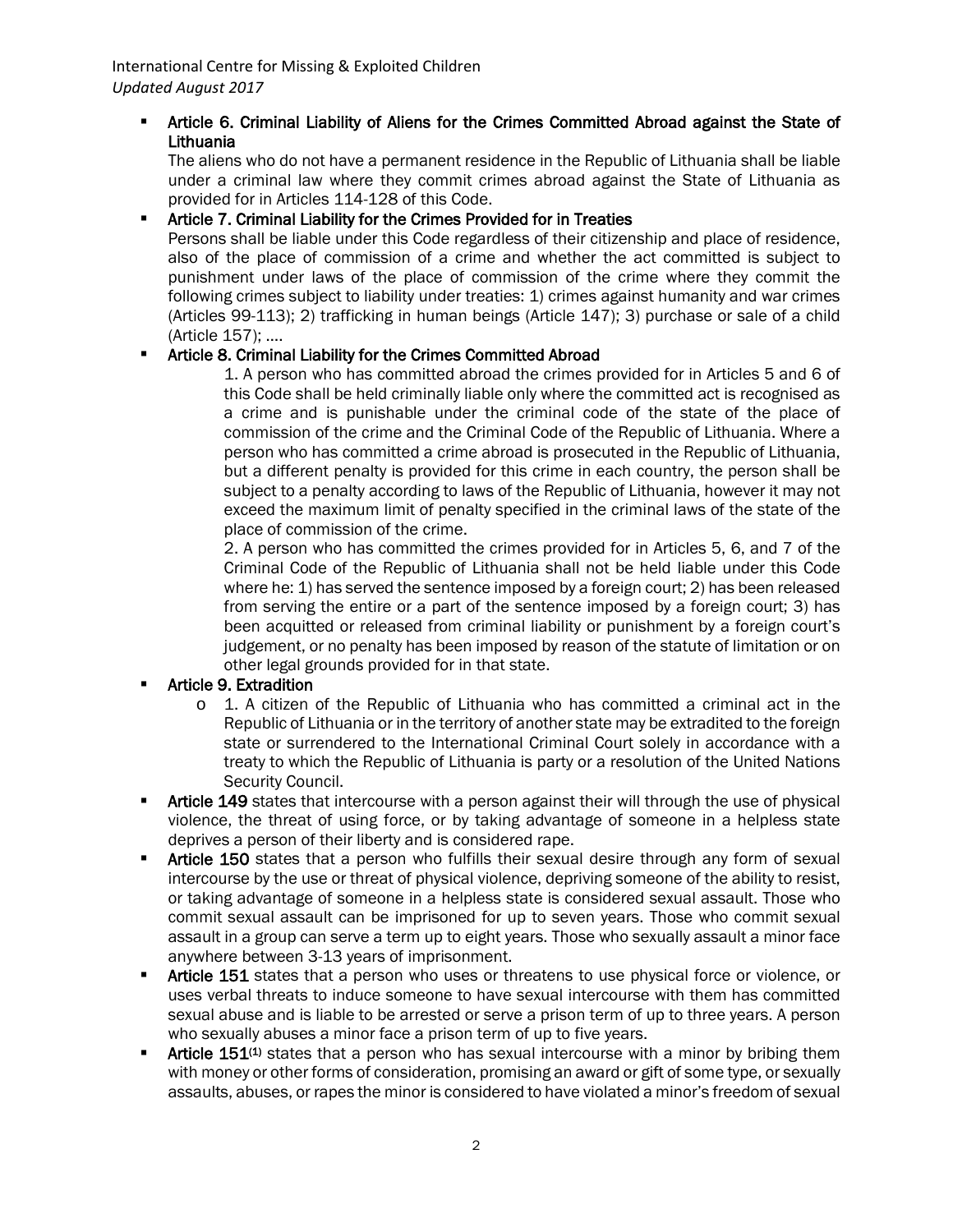International Centre for Missing & Exploited Children *Updated August 2017*

> determination and can be punished with a fine, arrest, or imprisonment up to three years. If these acts are committed by family members including mothers, fathers, legal guardians, teachers, or anyone with legal authority to a minor is susceptible to a fine, arrest, or a prison term up to four years.

- Article 152 States that a person who desires sexual satisfaction or contact with a co-worker or subordinate by harassing them in the work space or making crude and vulgar remarks or gestures is considered to have committed the misdemeanor of sexual harassment and can be punished through a fine or arrest.
- Article 153 states that a person who sexually molests children is subject to being fined, arrested, or serving a prison term of two years.
- **F** Article 156 States that a person who abducts a child or exchanges (swapping) that child may be penalized with arrest or imprisonment with a sentence of up to 8 years. If the person who abducts the child is the mother, father, or of close family relation they are able to be punished through community service, fining, arrest, or a prison sentence of up to two years.
- Article 157 states that a person who tries to purchase or sell a child through trafficking, or assists in transporting, luring, or holding the child captive in order to involve that child in prostitution or to gain profit through prostitution or pornographic images or videos, or for labour purposes is susceptible to a prison sentence anywhere between 3-12 years. If the person commits any of the above acts involving two or more children through a group is susceptible to a prison sentence anywhere between 5-15 years.
- **F** Article 158 states that parents, legal guardians, or anyone in watch of a child who purposefully deserts them and leaves them without care is capable of being susceptible to punishment by community service, arrest, or a prison sentence of up to two years.
- **Kriticle 159** states that try bribing, asking, threatening, deceiving, or trying to involve a child in a criminal act are susceptible to punishment by being fined, arrested or sentenced to a prison term of up to three years.
- **Krticle 160** states that it is illegal for guardians, parents, or authoritative figures in a child's life to involve a child in using medicine for means other than those that are for medical treatment and those who do so are susceptible to fines, arrest, or a prison sentence of up to three years.
- **Article 161** states that a person who involves a child or children in the consumption of alcohol is susceptible to a punishment of community service, a fine, arrest, or a prison sentence of up to 2 years. The person responsible for providing the alcohol or intoxicated that child has committed a misdemeanour and is susceptible to community service, fine, or arrest.
- **Article 162** states that a person who exploits a child for pornographic events or exploits that child by producing pornographic material or gains a monetary profit off of the pornographic exploitation is susceptible to a fine, arrest, or a prison sentence of up to five years.
- **Article 163** states that a person who physically or mentally abuses a child, leaves the child unsupervised for a long duration, or treats the child in a way which would be deemed cruel and unusual is susceptible to a fine, arrest, or a prison sentence of up to five years.
- Article 164 states that a person who tries to avoid any decisions that a court has made in regard to the care of a child, which include the paying of child care or any other forms of support to a child, is susceptible to punishment by community service, arrest, or a prison.

## Other important laws:

- **EXECT** Law on Fundamentals [of Protection of the Rights of the Child](http://www.litlex.lt/Litlex/Eng/Frames/Laws/Documents/359.HTM)
- **Decree of the Minister of Interior on Register of Wanted Persons, Missing Persons,** Unrecognised bodies and Unknown Helpless Persons, 20/6/2006, No. 1V-232